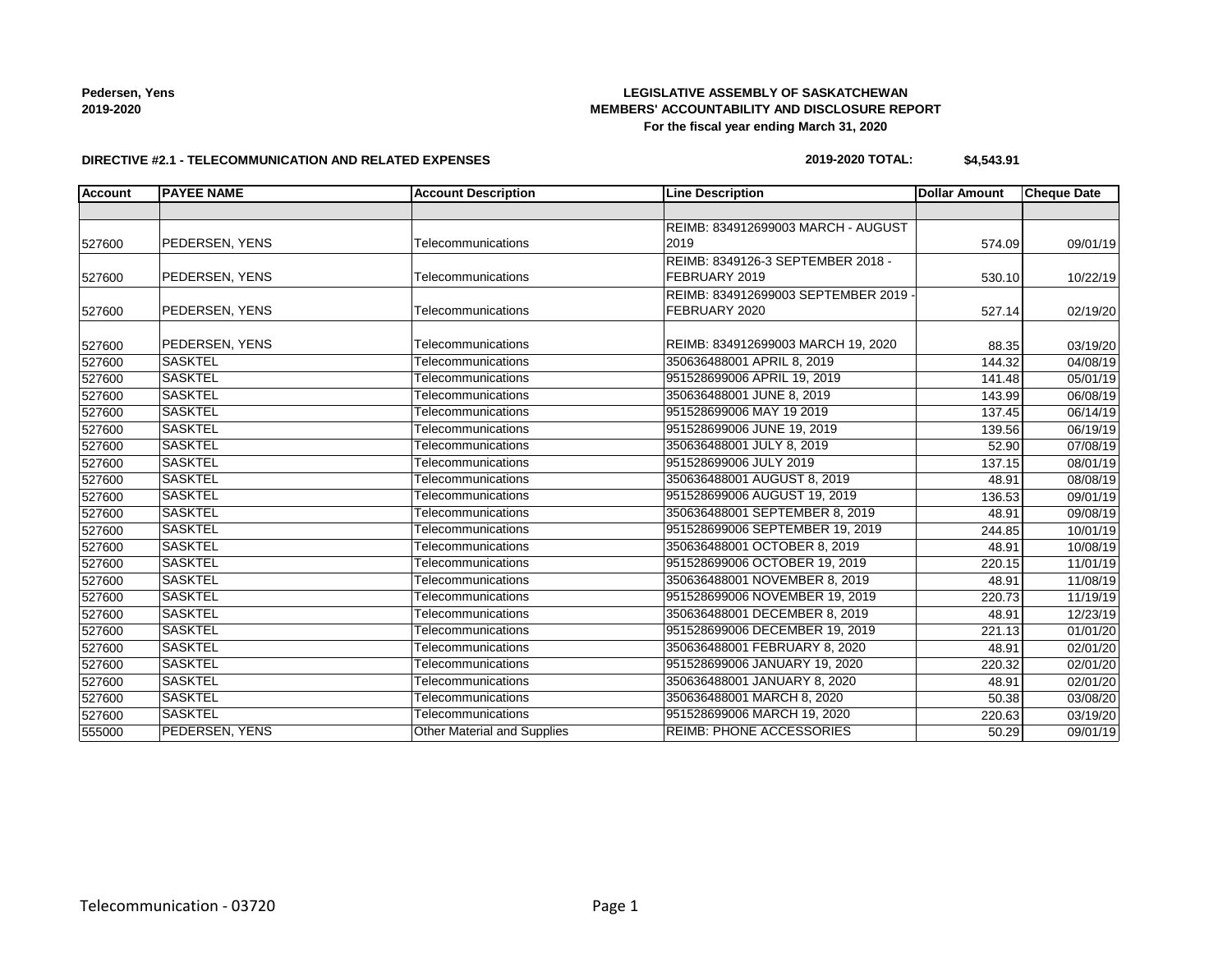# **LEGISLATIVE ASSEMBLY OF SASKATCHEWAN MEMBERS' ACCOUNTABILITY AND DISCLOSURE REPORT For the fiscal year ending March 31, 2020**

### **DIRECTIVE #3.1 - MLA TRAVEL AND LIVING EXPENSES**

## **2019-2020 TOTAL: \$17,339.04**

| <b>Account</b> | <b>IPAYEE NAME</b>    | <b>Account Description</b>  | <b>Line Description</b>           | <b>Dollar Amount</b> | <b>Cheque Date</b> |
|----------------|-----------------------|-----------------------------|-----------------------------------|----------------------|--------------------|
|                |                       |                             |                                   |                      |                    |
| 541900         | PEDERSEN, YENS        | Elected Rep - Travel        | MLA TRAVEL APRIL 1 - 27, 2019     | 1,844.95             | 05/13/19           |
| 541900         | PEDERSEN, YENS        | <b>Elected Rep - Travel</b> | MLA TRAVEL April 28 -May 15 2019  | 568.69               | 06/07/19           |
| 541900         | PEDERSEN, YENS        | <b>Elected Rep - Travel</b> | MLA TRAVEL May 16 -30 2019        | 786.50               | 06/07/19           |
| 541900         | PEDERSEN, YENS        | Elected Rep - Travel        | MLA TRAVEL MAY 31- JUNE 20, 2019  | 1,094.06             | 09/19/19           |
| 541900         | PEDERSEN, YENS        | Elected Rep - Travel        | MLA TRAVEL SEP 16-30 2019         | 1,527.09             | 10/01/19           |
| 541900         | <b>PEDERSEN, YENS</b> | Elected Rep - Travel        | MLA TRAVEL JUN 6 - JUL 4 2019     | 912.07               | 10/01/19           |
| 541900         | PEDERSEN, YENS        | Elected Rep - Travel        | MLA TRAVEL AUG 31-SEP 15 2019     | 1,323.45             | 10/01/19           |
| 541900         | PEDERSEN, YENS        | Elected Rep - Travel        | MLA TRAVEL OCT 1-17 2019          | 970.57               | 10/10/19           |
| 541900         | PEDERSEN, YENS        | Elected Rep - Travel        | MLA TRAVEL DEC 4/18-JAN 11/19     | 393.45               | 02/26/20           |
| 541900         | <b>PEDERSEN, YENS</b> | <b>Elected Rep - Travel</b> | MLA TRAVEL OCT 18-31, 2019        | 674.99               | 02/26/20           |
| 541900         | PEDERSEN, YENS        | Elected Rep - Travel        | MLA TRAVEL JUL 8-31, 2019         | 647.34               | 02/26/20           |
| 541900         | PEDERSEN, YENS        | Elected Rep - Travel        | MLA TRAVEL JAN 4-21, 2020         | 1,451.91             | 02/26/20           |
| 541900         | PEDERSEN, YENS        | Elected Rep - Travel        | MLA TRAVEL DEC 5-27, 2019         | 970.80               | 02/26/20           |
| 541900         | PEDERSEN, YENS        | Elected Rep - Travel        | <b>MLA TRAVEL NOV 4-18, 2019</b>  | 461.43               | 02/26/20           |
| 541900         | PEDERSEN, YENS        | Elected Rep - Travel        | MLA TRAVEL AUG 11-30, 2019        | 40.68                | 02/26/20           |
| 541900         | PEDERSEN, YENS        | Elected Rep - Travel        | MLA TRAVEL JAN 22-FEB 18, 2020    | 1,710.74             | 02/26/20           |
| 541900         | PEDERSEN, YENS        | Elected Rep - Travel        | MLA TRAVEL NOV 19-DEC 4, 2019     | 1,055.52             | 02/26/20           |
|                |                       |                             |                                   |                      |                    |
| 541900         | PEDERSEN, YENS        | <b>Elected Rep - Travel</b> | MLA TRAVEL FEBRUARY 19 - 29, 2020 | 395.90               | 03/17/20           |
| 541900         | PEDERSEN, YENS        | Elected Rep - Travel        | MLA TRAVEL MARCH 17 - 31, 2020    | 39.60                | 03/31/20           |
| 541900         | PEDERSEN, YENS        | Elected Rep - Travel        | MLA TRAVEL MARCH 1 - 16, 2020     | 469.30               | 03/31/20           |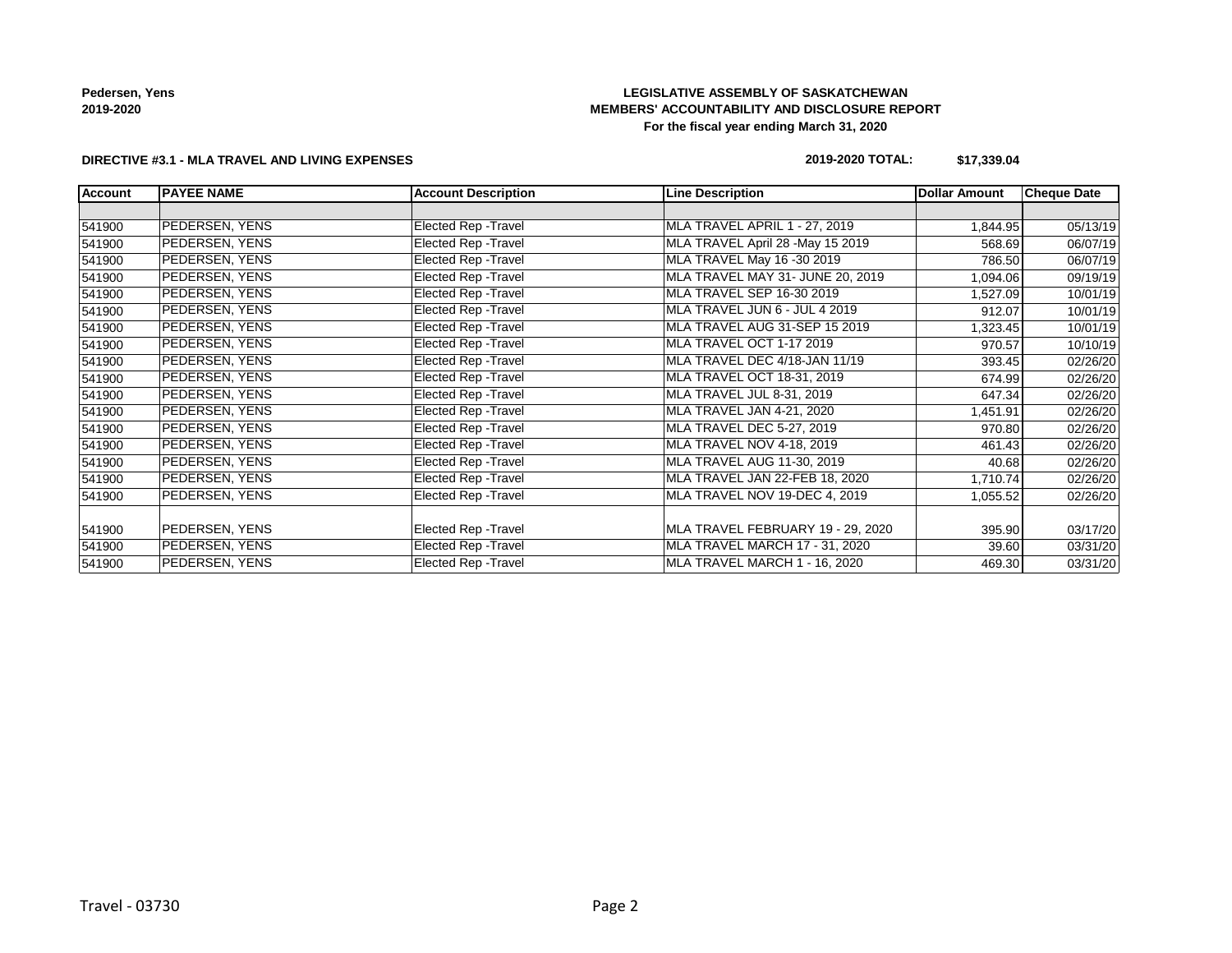## **LEGISLATIVE ASSEMBLY OF SASKATCHEWAN MEMBERS' ACCOUNTABILITY AND DISCLOSURE REPORT For the fiscal year ending March 31, 2020**

## **DIRECTIVE #4.1 - CONSTITUENCY SERVICE EXPENSES**

### **2019-2020 TOTAL: \$62,242.66**

| <b>Account</b> | <b>PAYEE NAME</b>               | <b>Account Description</b>                                                 | <b>Line Description</b>          | <b>Dollar Amount</b> | <b>Cheque Date</b> |
|----------------|---------------------------------|----------------------------------------------------------------------------|----------------------------------|----------------------|--------------------|
|                |                                 |                                                                            |                                  |                      |                    |
| 521372         | CHRIS GRAHAM PHOTOGRAPHY        | Photographer's Services                                                    | PHOTOGRAPHERS SERVICES           | 212.00               | 08/01/19           |
| 522000         | GEORGE GORDON TLE HOLDINGS LTD. | Rent of Ground, Buildings and Other Space                                  | DECEMBER 2019 MLA OFFICE RENT    | 727.63               | 11/18/19           |
| 522000         | GEORGE GORDON TLE HOLDINGS LTD. | Rent of Ground, Buildings and Other Space                                  | JANUARY 2020 MLA OFFICE RENT     | 685.32               | 12/18/19           |
| 522000         | GEORGE GORDON TLE HOLDINGS LTD. | Rent of Ground, Buildings and Other Space                                  | FEBRUARY 2020 MLA OFFICE RENT    | 685.32               | 01/02/20           |
| 522000         | GEORGE GORDON TLE HOLDINGS LTD. | Rent of Ground, Buildings and Other Space                                  | MARCH 2020 MLA OFFICE RENT       | 685.32               | 02/26/20           |
| 522000         | MCCOR MANAGEMENT (SK) INC.      | Rent of Ground, Buildings and Other Space                                  | OCTOBER 2019 MLA OFFICE SIGNAGE  | 50.00                | 10/01/19           |
| 522000         | MCCOR MANAGEMENT (SK) INC.      | Rent of Ground, Buildings and Other Space                                  | NOVEMBER 2019 MLA OFFICE SIGNAGE | 50.00                | 10/01/19           |
| 522000         | MCCOR MANAGEMENT (SK) INC.      | Rent of Ground, Buildings and Other Space                                  | NOVEMBER 2019 MLA OFFICE RENT    | 677.63               | 10/01/19           |
| 522000         | MCCOR MANAGEMENT (SK) INC.      | Rent of Ground, Buildings and Other Space                                  | OCTOBER 2019 MLA OFFICE RENT     | 677.63               | 10/01/19           |
| 522000         | MCCOR MANAGEMENT (SK) INC.      | Rent of Ground, Buildings and Other Space                                  | JAN-DEC 2019 MLA OFFICE SIGNAGE  | 70.15                | 02/06/20           |
| 522000         | NCO BUILDING INC.               | Rent of Ground, Buildings and Other Space                                  | APRIL 2019 MLA OFFICE SIGNAGE    | 50.00                | 04/01/19           |
| 522000         | <b>NCO BUILDING INC.</b>        | Rent of Ground, Buildings and Other Space                                  | APRIL 2019 MLA OFFICE RENT       | 677.63               | 04/01/19           |
| 522000         | NCO BUILDING INC.               | Rent of Ground, Buildings and Other Space                                  | MAY 2019 MLA OFFICE RENT         | 677.63               | 04/12/19           |
| 522000         | NCO BUILDING INC.               | Rent of Ground, Buildings and Other Space                                  | MAY 1, 2019 OFFICE SIGN RENTAL   | 50.00                | 04/15/19           |
| 522000         | NCO BUILDING INC.               | Rent of Ground, Buildings and Other Space                                  | JUNE 2019 MLA OFFICE RENT        | 677.63               | 05/15/19           |
| 522000         | NCO BUILDING INC.               | Rent of Ground, Buildings and Other Space                                  | OFFICE SIGN RENTAL               | 50.00                | 05/16/19           |
| 522000         | NCO BUILDING INC.               | Rent of Ground, Buildings and Other Space                                  | OFFICE SIGN RENTAL               | 50.00                | 06/12/19           |
| 522000         | NCO BUILDING INC.               | Rent of Ground, Buildings and Other Space                                  | JULY 2019 MLA OFFICE RENT        | 677.63               | 06/12/19           |
| 522000         | NCO BUILDING INC.               | Rent of Ground, Buildings and Other Space   AUGUST 2019 MLA OFFICE SIGNAGE |                                  | 50.00                | 07/18/19           |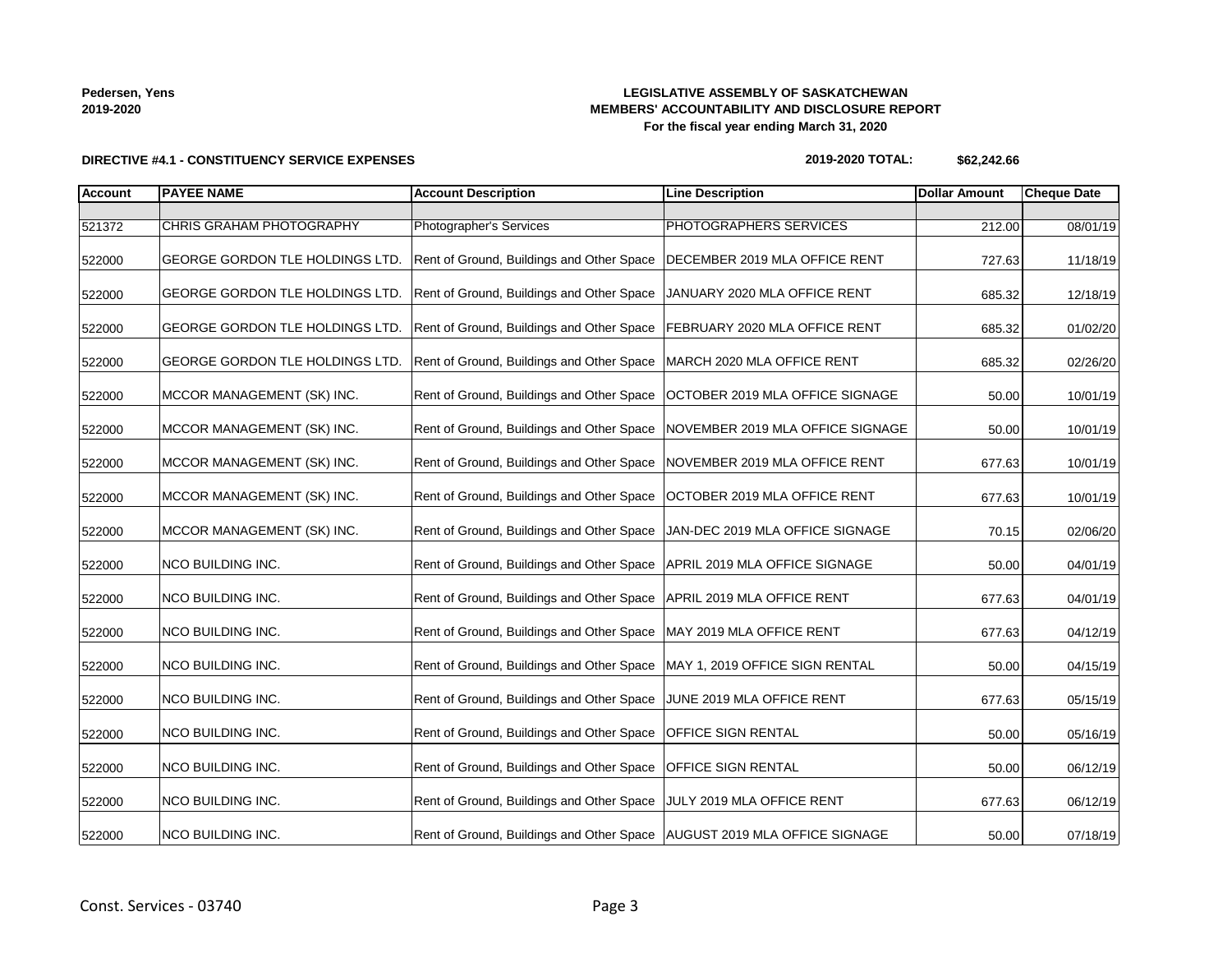| <b>Account</b> | <b>PAYEE NAME</b>                           | <b>Account Description</b>                                       | <b>Line Description</b>                 | <b>Dollar Amount</b> | <b>Cheque Date</b> |
|----------------|---------------------------------------------|------------------------------------------------------------------|-----------------------------------------|----------------------|--------------------|
|                |                                             |                                                                  |                                         |                      |                    |
| 522000         | <b>NCO BUILDING INC.</b>                    | Rent of Ground, Buildings and Other Space                        | <b>AUGUST 2019 MLA OFFICE RENT</b>      | 677.63               | 07/18/19           |
|                |                                             |                                                                  | SEPTEMBER 2019 MLA OFFICE               |                      |                    |
| 522000         | <b>NCO BUILDING INC.</b>                    | Rent of Ground, Buildings and Other Space                        | <b>SIGNAGE</b>                          | 50.00                | 08/02/19           |
|                |                                             |                                                                  |                                         |                      |                    |
| 522000         | NCO BUILDING INC.                           | Rent of Ground, Buildings and Other Space                        | SEPTEMBER 2019 MLA OFFICE RENT          | 677.63               | 08/02/19           |
|                |                                             |                                                                  |                                         |                      |                    |
| 522000         | PEDERSEN, YENS                              | Rent of Ground, Buildings and Other Space   REIMB: ARENAL RENTAL |                                         | 359.10               | 10/05/19           |
|                | MINISTER OF FINANCE-MINISTRY OF             |                                                                  |                                         |                      |                    |
| 522200         | <b>CENTRAL SERVICES</b>                     | <b>Rent of Photocopiers</b>                                      | PHOTOCOPIER SERVICE FEES                | 100.00               | 01/01/20           |
| 522200         | TOSHIBA OF CANADA LTD.                      | Rent of Photocopiers                                             | <b>COPIER CHARGES</b>                   | 148.52               | 05/01/19           |
| 522200         | <b>TOSHIBA OF CANADA LTD.</b>               | Rent of Photocopiers                                             | <b>COPIER CHARGES</b>                   | 136.63               | 05/08/19           |
| 522200         | <b>TOSHIBA OF CANADA LTD.</b>               | Rent of Photocopiers                                             | <b>COPIER CHARGES</b>                   | 136.67               | 06/07/19           |
| 522200         | TOSHIBA OF CANADA LTD.                      | Rent of Photocopiers                                             | <b>COPIER CHARGES</b>                   | 144.11               | 07/09/19           |
| 522200         | TOSHIBA OF CANADA LTD.                      | Rent of Photocopiers                                             | <b>COPIER CHARGES</b>                   | 144.34               | 08/07/19           |
| 522200         | <b>TOSHIBA OF CANADA LTD.</b>               | Rent of Photocopiers                                             | <b>COPIER CHARGES</b>                   | 141.45               | 09/06/19           |
| 522200         | <b>TOSHIBA OF CANADA LTD.</b>               | Rent of Photocopiers                                             | <b>COPIER CHARGES</b>                   | 145.44               | 10/08/19           |
| 522200         | TOSHIBA OF CANADA LTD.                      | Rent of Photocopiers                                             | <b>COPIER CHARGES</b>                   | 140.42               | 11/07/19           |
|                | TOSHIBA TEC CANADA BUSINESS                 |                                                                  |                                         |                      |                    |
| 522200         | SOLUTIONS INC                               | Rent of Photocopiers                                             | <b>COPIER CHARGES</b>                   | 166.62               | 12/10/19           |
|                | TOSHIBA TEC CANADA BUSINESS                 |                                                                  |                                         |                      |                    |
| 522200         | <b>SOLUTIONS INC</b>                        | <b>Rent of Photocopiers</b>                                      | <b>COPIER CHARGES</b>                   | 141.41               | 02/01/20           |
|                | TOSHIBA TEC CANADA BUSINESS                 |                                                                  |                                         |                      |                    |
| 522200         | <b>SOLUTIONS INC</b>                        | <b>Rent of Photocopiers</b>                                      | <b>COPIER CHARGES</b>                   | 146.95               | 02/06/20           |
|                | TOSHIBA TEC CANADA BUSINESS                 |                                                                  |                                         |                      |                    |
| 522200         | SOLUTIONS INC                               | Rent of Photocopiers                                             | <b>COPIER CHARGES</b>                   | 138.34               | 03/10/20           |
|                |                                             |                                                                  | <b>INSURANCE POLICY C701533306 YENS</b> |                      |                    |
| 522500         | KNIGHT ARCHER INSURANCE LTD.                | <b>Insurance Premiums</b>                                        | PEDERSEN, MLA                           | 446.26               | 01/01/20           |
| 524000         | <b>SECURITY KEY &amp; LOCK SERVICE LTD.</b> | Repairs                                                          | <b>HALLWAY VIEWER INSTALLATION</b>      |                      | 08/14/19           |
|                | MINISTER OF FINANCE-MINISTRY OF             |                                                                  |                                         | 108.62               |                    |
|                |                                             |                                                                  |                                         |                      |                    |
| 525000         | <b>CENTRAL SERVICES</b>                     | Postal, Courier, Freight and Related                             | MARCH 2020 MAIL SERVICES                | 937.76               | 03/31/20           |
| 525000         | PEDERSEN, YENS                              | Postal, Courier, Freight and Related                             | <b>REIMB:POSTAGE</b>                    | 189.00               | 08/16/19           |
| 525000         | PEDERSEN, YENS                              | Postal, Courier, Freight and Related                             | REIMB:POSTAGE                           | 94.50                | 10/10/19           |
| 525000         | PEDERSEN, YENS                              | Postal, Courier, Freight and Related                             | REIMB:POSTAGE                           | 686.70               | 03/31/20           |
| 528000         | NETFORE SYSTEMS INC.                        | <b>Support Services</b>                                          | <b>SOFWARE LICENSE</b>                  | 2,250.00             | 09/01/19           |
| 528000         | POWERLAND COMPUTERS LTD.                    | <b>Support Services</b>                                          | <b>TECHNICAL SERVICE</b>                | 26.50                | 04/10/19           |
| 528000         | POWERLAND COMPUTERS LTD.                    | <b>Support Services</b>                                          | <b>TECHNICAL SERVICE</b>                | 23.85                | 01/01/20           |
| 528000         | POWERLAND COMPUTERS LTD.                    | <b>Support Services</b>                                          | <b>TECHNICAL SERVICE</b>                | 26.50                | 03/01/20           |
| 529000         | 101201264 SASKATCHEWAN LTD                  | <b>General Contractual Services</b>                              | <b>SIGN CONSTRUCTION</b>                | 689.00               | 05/01/19           |
| 529000         | DANCEY, BRENT                               | <b>General Contractual Services</b>                              | <b>RESEARCH SERVICES</b>                | 2,400.00             | 12/20/19           |
| 529000         | DANCEY, BRENT                               | <b>General Contractual Services</b>                              | <b>RESERACH SERVICES</b>                | 1,200.00             | 03/01/20           |
| 529000         | <b>DANCEY, BRENT</b>                        | <b>General Contractual Services</b>                              | <b>RESEARCH SERVICES</b>                | 1,600.00             | 03/11/20           |
| 529000         | PEDERSEN, YENS                              | <b>General Contractual Services</b>                              | <b>REIMB: LOCK SERVICES</b>             | 85.00                | 09/19/19           |
| 529000         | PURDUE, LANDYN                              | <b>General Contractual Services</b>                              | NEWSLETTER DELIVERY                     | 60.00                | 03/24/20           |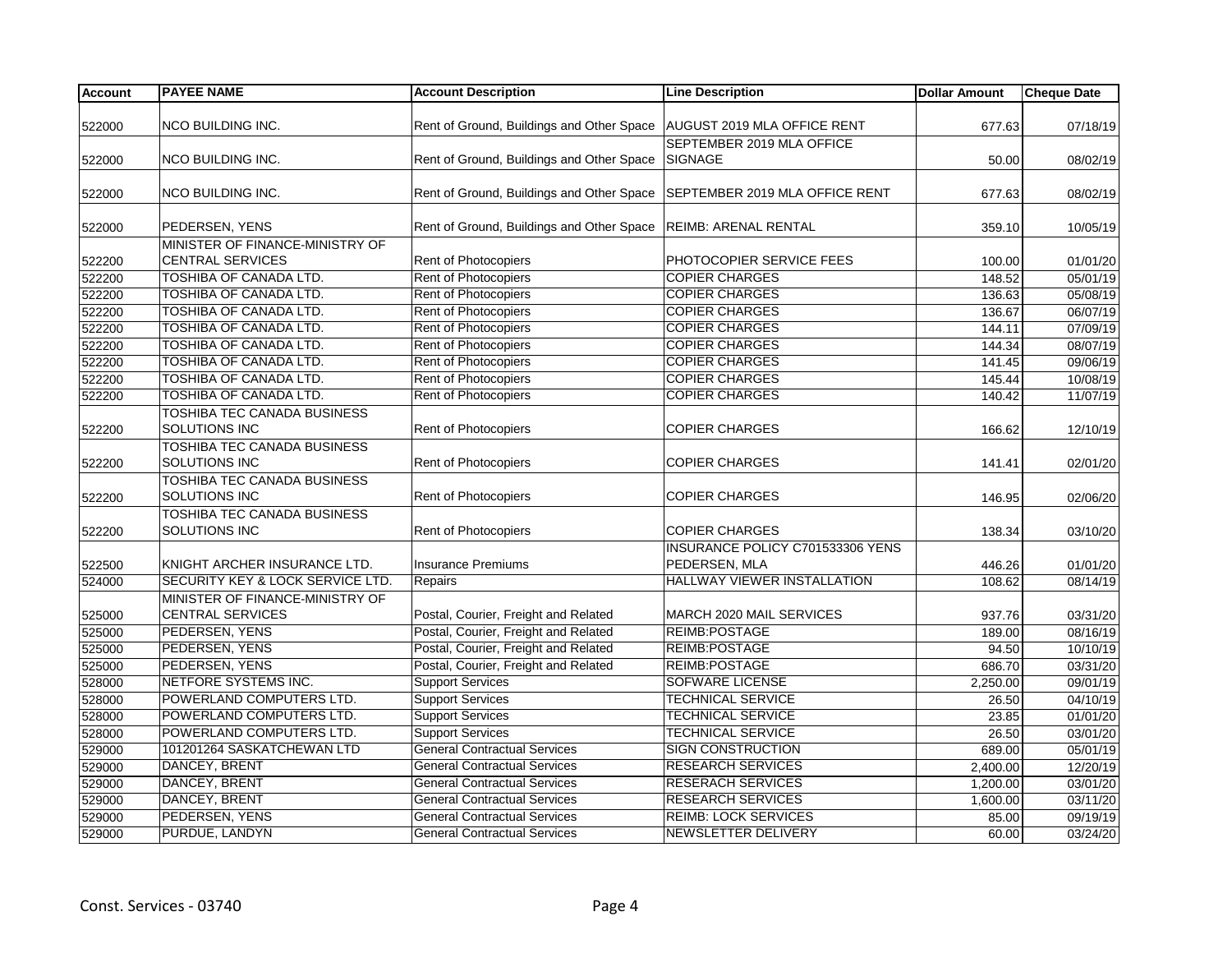| <b>Account</b> | <b>PAYEE NAME</b>              | <b>Account Description</b>              | <b>Line Description</b>              | <b>Dollar Amount</b> | <b>Cheque Date</b> |
|----------------|--------------------------------|-----------------------------------------|--------------------------------------|----------------------|--------------------|
|                |                                |                                         |                                      |                      |                    |
| 529200         | PEDERSEN, YENS                 | <b>Professional Development</b>         | REIMB: PROFESSIONAL DEVELOPMENT      | 190.48               | 09/01/19           |
|                |                                |                                         | <b>REIMB: AGRICULTURE AND</b>        |                      |                    |
| 529200         | PEDERSEN, YENS                 | <b>Professional Development</b>         | <b>ENVIRONMENT CONFERENCE</b>        | 75.00                | 10/15/19           |
| 530000         | PEDERSEN, YENS                 | <b>Communications Development Costs</b> | <b>REIMB: ADVERTISING PRODUCTION</b> | 233.20               | 09/01/19           |
| 530000         | PEDERSEN, YENS                 | <b>Communications Development Costs</b> | <b>REIMB: ADVERTISING PRODUCTION</b> | 26.50                | 11/04/19           |
| 530000         | PEDERSEN, YENS                 | <b>Communications Development Costs</b> | REIMB: ADVERTISING PRODUCTION        | 197.16               | 11/11/19           |
| 530000         | PEDERSEN, YENS                 | <b>Communications Development Costs</b> | <b>REIMB: ADVERTISING PRODUCTION</b> | 26.50                | 12/02/19           |
| 530000         | PEDERSEN, YENS                 | <b>Communications Development Costs</b> | <b>REIMB: ADVERTISING PRODUCTION</b> | 233.20               | 12/09/19           |
| 530000         | PEDERSEN, YENS                 | <b>Communications Development Costs</b> | <b>REIMB: ADVERTISING PRODUCTION</b> | 26.50                | 01/01/20           |
| 530000         | PEDERSEN, YENS                 | <b>Communications Development Costs</b> | <b>REIMB: ADVERTISING PRODUCTION</b> | 26.50                | 02/26/20           |
| 530000         | PEDERSEN, YENS                 | <b>Communications Development Costs</b> | <b>REIMB: ADVERTISING PRODUCTION</b> | 26.50                | 02/26/20           |
| 530000         | PEDERSEN, YENS                 | <b>Communications Development Costs</b> | REIMB: ADVERTISING PRODUCTION        | 26.50                | 03/01/20           |
|                | ABORIGINAL CONSULTING SERVICES |                                         |                                      |                      |                    |
| 530500         | (ACS)                          | Media Placement                         | <b>ADVERTISING</b>                   | 35.38                | 07/01/19           |
|                | ACS ABORIGINAL CONSULTING      |                                         |                                      |                      |                    |
| 530500         | <b>SERVICES</b>                | Media Placement                         | <b>ADVERTISING</b>                   | 153.85               | 03/01/20           |
| 530500         | <b>BELL MEDIA INC.</b>         | Media Placement                         | <b>ADVERTISING</b>                   | 223.00               | 11/18/19           |
| 530500         | <b>CLASSIC SIGNS</b>           | Media Placement                         | <b>ADVERTISING</b>                   | 1,380.00             | 05/01/19           |
| 530500         | <b>CLASSIC SIGNS</b>           | Media Placement                         | <b>ADVERTISING</b>                   | 1,395.00             | 08/01/19           |
| 530500         | <b>CLASSIC SIGNS</b>           | <b>Media Placement</b>                  | <b>ADVERTISING</b>                   | 1,695.00             | 11/01/19           |
| 530500         | <b>CLASSIC SIGNS</b>           | Media Placement                         | <b>ADVERTISING</b>                   | 1.395.00             | 02/01/20           |
|                | DEWDNEY EAST COMMUNITY         |                                         |                                      |                      |                    |
| 530500         | <b>ASSOCIATION</b>             | Media Placement                         | <b>ADVERTISING</b>                   | 50.00                | 09/01/19           |
|                | DEWDNEY EAST COMMUNITY         |                                         |                                      |                      |                    |
| 530500         | <b>ASSOCIATION</b>             | <b>Media Placement</b>                  | <b>ADVERTISING</b>                   | 50.00                | 12/14/19           |
| 530500         | <b>MADD MESSAGE</b>            | Media Placement                         | <b>ADVERTISING</b>                   | 50.00                | 11/01/19           |
| 530500         | <b>MEDICINE HAT NEWS</b>       | <b>Media Placement</b>                  | <b>ADVERTISING</b>                   | 287.53               | 04/01/19           |
| 530500         | <b>NOW COMMUNICATIONS</b>      | Media Placement                         | <b>ADVERTISING</b>                   | 16,500.00            | 03/31/20           |
| 530500         | PEDERSEN, YENS                 | Media Placement                         | <b>REIMB: ADVERTISING</b>            | 227.85               | 04/01/19           |
| 530500         | PEDERSEN, YENS                 | Media Placement                         | <b>REIMB: ADVERTISING</b>            | 1,000.00             | 09/01/19           |
| 530500         | PEDERSEN, YENS                 | Media Placement                         | <b>REIMB: ADVERTISING</b>            | 1,000.00             | 09/09/19           |
| 530500         | PEDERSEN, YENS                 | <b>Media Placement</b>                  | <b>REIMB: ADVERTISING</b>            | 1,000.00             | 10/07/19           |
| 530500         | PEDERSEN, YENS                 | Media Placement                         | <b>REIMB: ADVERTISING</b>            | 300.00               | 11/04/19           |
| 530500         | PEDERSEN, YENS                 | Media Placement                         | <b>REIMB: ADVERTISING</b>            | 300.00               | 12/02/19           |
| 530500         | PEDERSEN, YENS                 | Media Placement                         | <b>REIMB: ADVERTISING</b>            | 1,300.00             | 12/09/19           |
| 530500         | PEDERSEN, YENS                 | Media Placement                         | <b>REIMB: ADVERTISING</b>            | 300.00               | 01/01/20           |
| 530500         | PEDERSEN, YENS                 | Media Placement                         | <b>REIMB: ADVERTISING</b>            | 1,300.00             | 01/06/20           |
| 530500         | PEDERSEN, YENS                 | <b>Media Placement</b>                  | <b>REIMB: ADVERTISING</b>            | 300.00               | 02/26/20           |
| 530500         | PEDERSEN, YENS                 | Media Placement                         | <b>REIMB: ADVERTISING</b>            | 300.00               | 02/26/20           |
| 530500         | PEDERSEN, YENS                 | <b>Media Placement</b>                  | <b>REIMB: ADVERTISING</b>            | 300.00               | 03/01/20           |
| 530500         | PEDERSEN, YENS                 | Media Placement                         | <b>REIMB: ADVERTISING</b>            | 25.00                | 03/31/20           |
| 530500         | POSTMEDIA NETWORK INC.         | Media Placement                         | <b>ADVERTISING</b>                   | 80.54                | 08/01/19           |
| 530500         | POSTMEDIA NETWORK INC.         | Media Placement                         | <b>ADVERTISING</b>                   | 12.50                | 02/01/20           |
| 530500         | PRAIRIE DOG MAGAZINE           | <b>Media Placement</b>                  | <b>ADVERTISING</b>                   | 245.00               | 06/06/19           |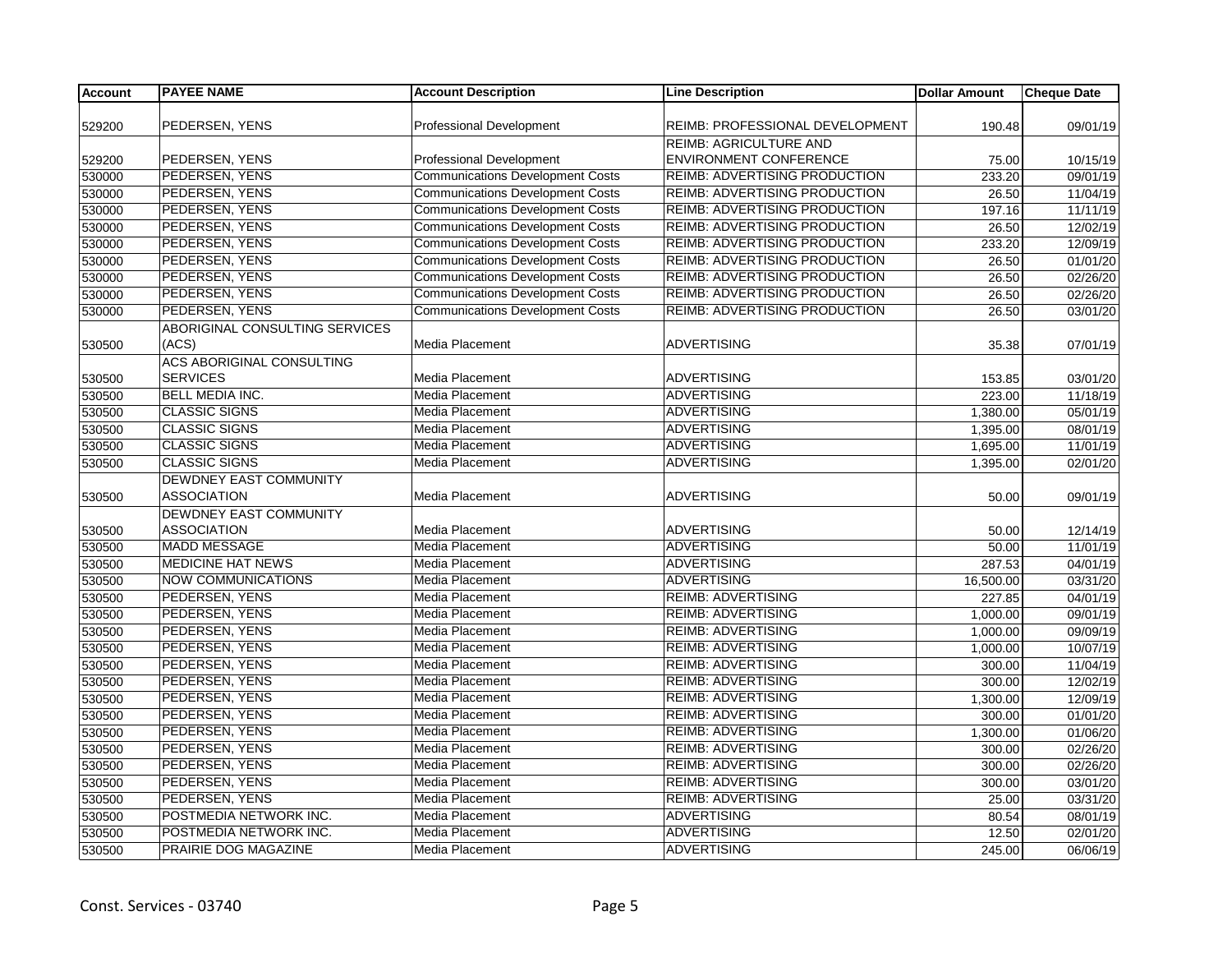| <b>Account</b> | <b>PAYEE NAME</b>                              | <b>Account Description</b>             | <b>Line Description</b>         | <b>Dollar Amount</b> | <b>Cheque Date</b> |
|----------------|------------------------------------------------|----------------------------------------|---------------------------------|----------------------|--------------------|
| 530500         | <b>PRAIRIE DOG MAGAZINE</b>                    | <b>Media Placement</b>                 | <b>ADVERTISING</b>              | 212.20               | 07/01/19           |
| 530500         | <b>PRAIRIE DOG MAGAZINE</b>                    | Media Placement                        | <b>ADVERTISING</b>              | 183.00               | 09/01/19           |
| 530500         | <b>PRAIRIE DOG MAGAZINE</b>                    | <b>Media Placement</b>                 | <b>ADVERTISING</b>              | 212.20               | 09/01/19           |
| 530500         | <b>PRAIRIE DOG MAGAZINE</b>                    | Media Placement                        | <b>ADVERTISING</b>              | 91.50                | 12/19/19           |
| 530500         | <b>REGINA THUNDER FOOTBALL CLUB</b>            | Media Placement                        | <b>ADVERTISING</b>              | 100.00               | 06/01/19           |
|                | <b>ROYAL CANADIAN LEGION</b>                   |                                        |                                 |                      |                    |
| 530500         | SASKATCHEWAN COMMAND                           | Media Placement                        | <b>ADVERTISING</b>              | 45.79                | 03/01/20           |
| 530500         | ST. ANDREW'S COLLEGE                           | Media Placement                        | <b>ADVERTISING</b>              | 75.00                | 05/01/19           |
| 530500         | SUDDENLY SASKATCHEWAN MAGAZINE Media Placement |                                        | <b>ADVERTISING</b>              | 30.00                | 05/01/19           |
| 530500         | <b>SWAMP FESTIVAL INC.</b>                     | Media Placement                        | <b>ADVERTISING</b>              | 50.00                | 09/01/19           |
| 530800         | <b>ALLIED PRINTERS &amp; PROMOTIONS</b>        | Publications                           | <b>MAIL OUTS</b>                | 715.50               | 09/01/19           |
| 530800         | <b>WESTERN LITHO PRINTERS LTD.</b>             | Publications                           | <b>NEWSLETTER</b>               | 1,714.14             | 03/30/20           |
| 530900         | <b>WESTERN LITHO PRINTERS LTD.</b>             | <b>Promotional Items</b>               | <b>CHRISTMAS CARDS</b>          | 1,914.00             | 02/19/20           |
|                |                                                | Deputy Minister/Ministry Head Business | STUDENT DRINKS - YENS PEDERSON, |                      |                    |
| 543201         | <b>CONEXUS ARTS CENTRE</b>                     | Expenses - Refreshments                | <b>MLA</b>                      | 30.00                | 07/01/19           |
|                |                                                | Deputy Minister/Ministry Head Business |                                 |                      |                    |
| 543201         | <b>CONEXUS ARTS CENTRE</b>                     | Expenses - Refreshments                | STUDENT DRINKS 20000194         | 25.00                | 11/12/19           |
|                |                                                | Deputy Minister/Ministry Head Business | STUDENT DRINKS - YENS PEDERSEN, |                      |                    |
| 543201         | <b>CONEXUS ARTS CENTRE</b>                     | Expenses - Refreshments                | <b>MLA</b>                      | 25.00                | 12/01/19           |
| 550100         | <b>ALLIED PRINTERS &amp; PROMOTIONS</b>        | <b>Printed Forms</b>                   | <b>BUSINESS CARDS - NO GST</b>  | 100.70               | 06/12/19           |
| 555000         | PEDERSEN, YENS                                 | Other Material and Supplies            | <b>REIMB: OFFICE SUPPLIES</b>   | 30.72                | 08/01/19           |
| 555000         | PEDERSEN, YENS                                 | Other Material and Supplies            | <b>REIMB: OFFICE SUPPLIES</b>   | 3.99                 | 08/16/19           |
| 555000         | PEDERSEN, YENS                                 | Other Material and Supplies            | <b>REIMB: OFFICE SUPPLIES</b>   | 9.39                 | 10/08/19           |
| 555000         | PEDERSEN, YENS                                 | Other Material and Supplies            | <b>REIMB: OFFICE SUPPLIES</b>   | 80.45                | 10/10/19           |
| 555000         | <b>PEDERSEN, YENS</b>                          | <b>Other Material and Supplies</b>     | <b>REIMB: OFFICE SUPPLIES</b>   | 66.98                | 02/26/20           |
| 555000         | PEDERSEN, YENS                                 | Other Material and Supplies            | <b>REIMB: OFFICE SUPPLIES</b>   | 79.90                | 02/26/20           |
| 555000         | PEDERSEN, YENS                                 | Other Material and Supplies            | <b>REIMB: OFFICE SUPPLIES</b>   | 150.89               | 03/10/20           |
| 555000         | PEDERSEN, YENS                                 | Other Material and Supplies            | <b>REIMB: OFFICE SUPPLIES</b>   | 1,143.96             | 03/31/20           |
| 565200         | PEDERSEN, YENS                                 | Office Furniture and Equipment - Exp   | <b>REIMB: WIRELESS EARPIECE</b> | 74.39                | 09/01/19           |
| 565200         | <b>PEDERSEN, YENS</b>                          | Office Furniture and Equipment - Exp   | <b>REIMB: HEADSET</b>           | 133.80               | 03/31/20           |
| 588950         |                                                |                                        | PREPAID EXPENSE ADJUSTMENTS     | 750.00               | 04/24/19           |